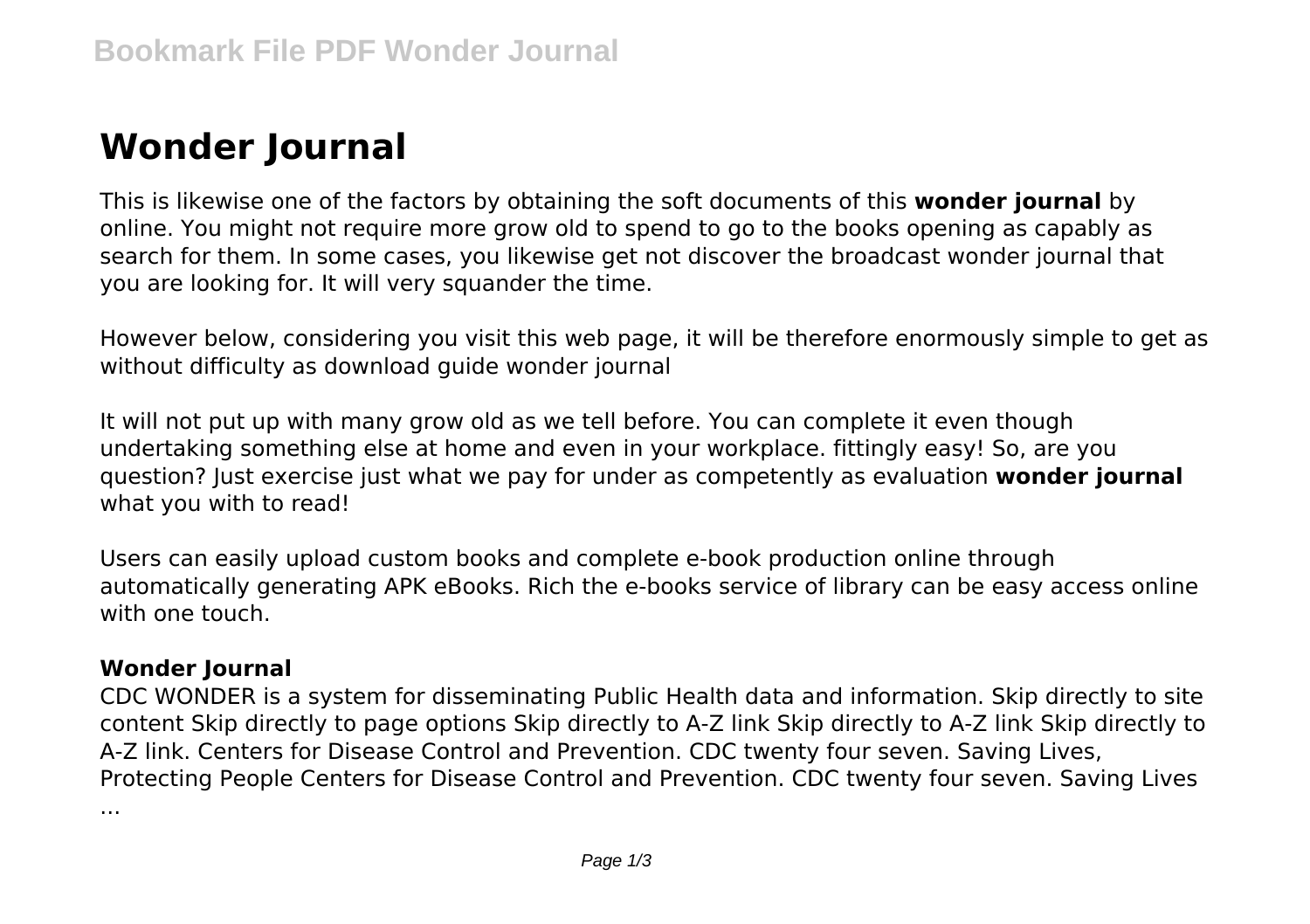# **CDC WONDER**

Today's Wonder of the Day may get a little HAIRy! #2849. Can You Count the Hairs on Your Head? What Are the Benefits of Meditation? You may have a lot to learn frOHM this Wonder of the Day! #2848. What Are the Benefits of Meditation? Why Don't We Go to School on Weekends? No need to stand! This Wonder of the Day is all about SATurday! #2847. Why Don't We Go to School on Weekends? Where Is ...

## **Explore Wonders - Wonderopolis**

The document has moved here.

#### **www.rexburgstandardjournal.com**

Daniel Henninger is deputy editor of The Wall Street Journal's editorial page. His weekly column, "Wonder Land," appears in The Wall Street Journal each Thursday. Mr. Henninger was a finalist ...

## **Daniel Henninger - The Wall Street Journal**

To appear in the Journal's blue and red feeds, posts must have at least 100 shares, and come from sources with at least 100,000 followers. The Journal removed sources that were no longer active and others, such as Twitter and YouTube, which were simply mechanisms for sharing a wide variety of content. The reason you won't find The Wall Street Journal or any of its biggest competitors in ...

## **Blue Feed, Red Feed - WSJ.com**

Propaganda in Nazi Germany was the practice of state directed communication to promote German nationalism, the goals of the Nazi Party of Germany, and the party itself. The propaganda used by the German Nazi Party in the years leading up to and during Adolf Hitler's leadership of Nazi Germany (1933–1945) was a crucial instrument for acquiring and maintaining power, and for the implementation ...